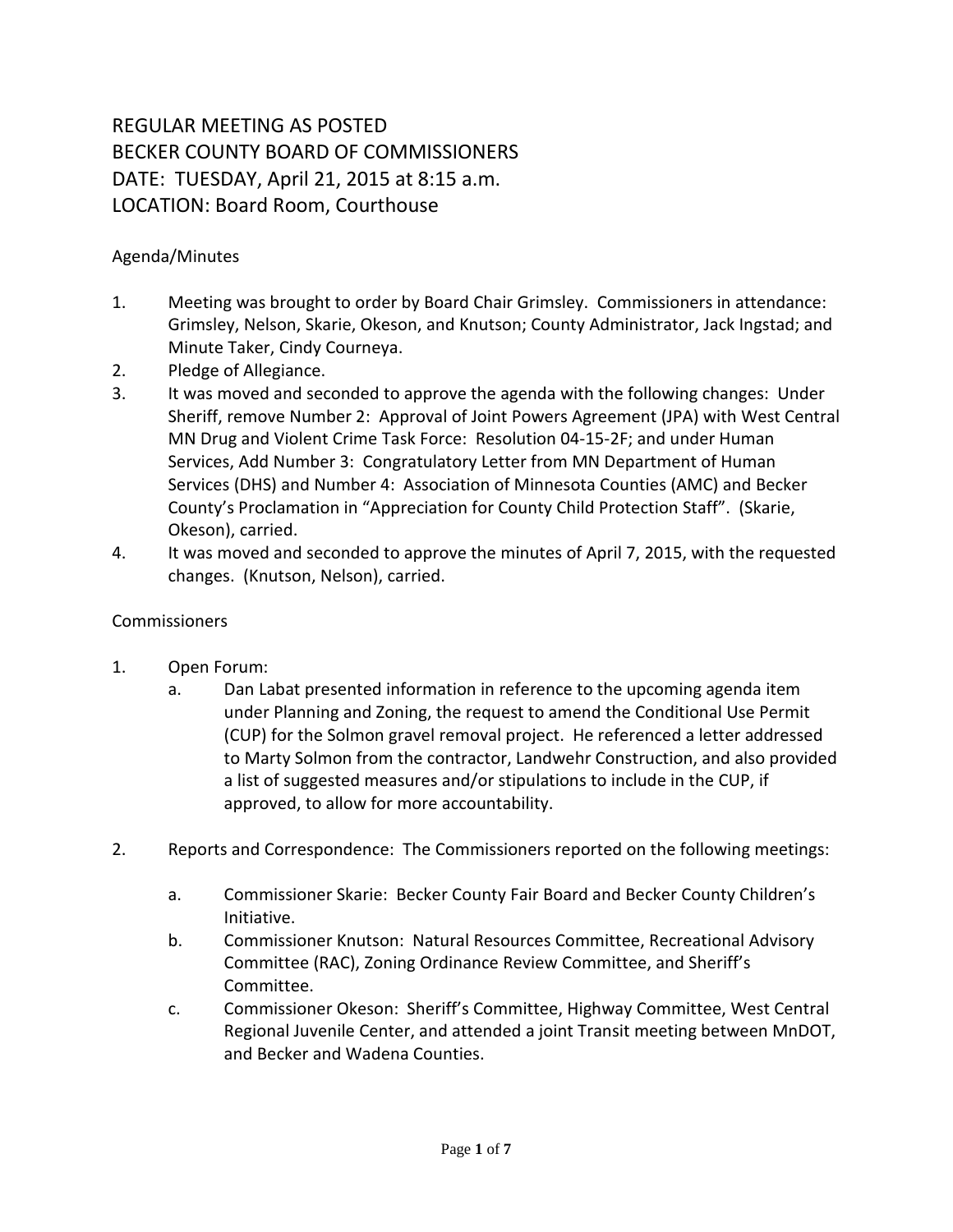- d. Commissioner Nelson: Information Technology (IT), Economic Development/ Housing Authority (EDA) meetings, and Becker County Soil and Water Conservation District.
- e. Commissioner Grimsley: Recreational Advisory Committee (RAC), Lake Agassiz Regional Library (LARL) Board - Financial Sub-Committee, and Finance Committee.
- 3. Appointments: There were none.
- 4. It was moved and seconded to approve Resolution 04-15-2J, to enter into an agreement with Midwest Minnesota Community Development Corporation (MMCDC) to manage the Becker County Housing Program and to authorize the County Administrator to execute the necessary agreements, effective May 1, 2015, and to allow the County Administrator to begin working with MMCDC prior to the effective contract date to begin the transition of the housing program, to incur any related expenses and for the Finance Committee to approve the expenses. (Knutson, Nelson), carried.

Auditor-Treasurer: Mary Hendrickson presented:

- 1. Licenses and Permits:
	- a. It was moved and seconded to approve Resolution 04-15-2A, to approve the Gambling Application for Exempt Permit to conduct a Raffle for the Laker Booster Club, Inc., on August 21, 2015, for operations at Detroit Country Club, 24591 Co. Highway 22, Detroit Lakes, MN, in Lakeview Township. (Okeson, Nelson), carried.
	- b. It was moved and seconded to approve the New Tobacco License for Townsquare Beverage, LLC – WeFest – Lakeview Township. (Okeson, Nelson) carried.
	- c. It was moved and seconded to approve the New 3.2 On/Off-Sale License for Townsquare Beverage, LLC – WeFest – Lakeview Township. (Knutson, Okeson), carried.
	- d. It was moved and seconded to approve the New Liquor Off-Sale License for Fisher Properties of Cormorant, Inc. – Cormorant Bottle Shop – Cormorant Township. (Skarie, Okeson), carried.
	- e. It was moved and seconded to approve the New Liquor On-Sale License (Including Sundays) for the following:

i. DRock, LLC – Detroit Rock City – Detroit Township;

ii. Townsquare Beverage, LLC – WeFest – Lakeview Township. (Okeson, Nelson), carried.

- f. It was moved and seconded to approve the Liquor Off-Sale License Renewal for Forbes, LLC – Osage Liquor – Osage Township. (Knutson, Nelson), carried.
- g. It was moved and seconded to approve the Liquor Off-Sale (Including Sundays) License Renewal for Peterson Holdings II, LLC – Twin Shores Landing – Lake Eunice Township. (Nelson, Skarie), carried.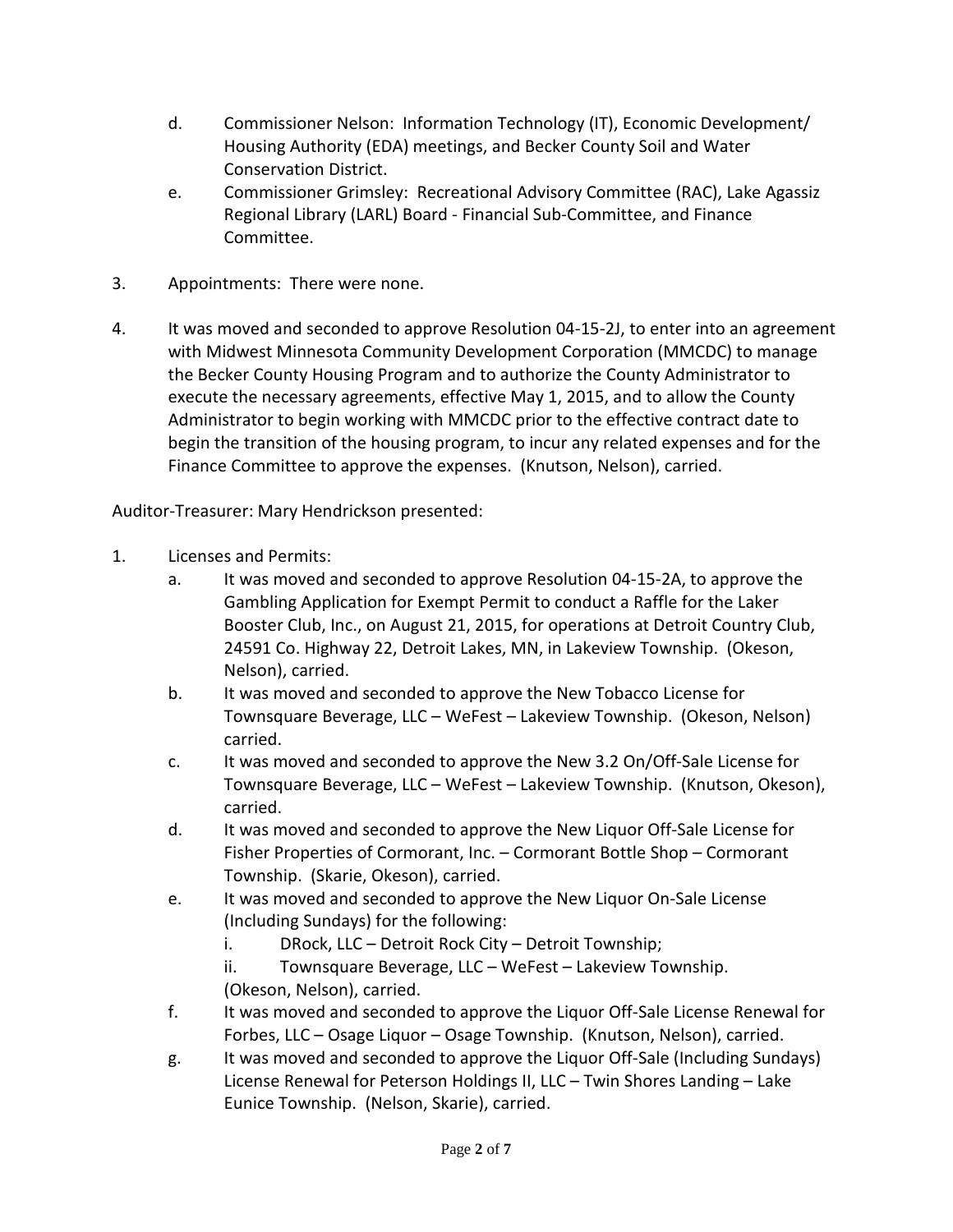- h. It was moved and seconded to approve the 3.2% Off-Sale License Renewal for Peterson Holdings II, LLC – Twin Shores Landing – Lake Eunice Township. (Nelson, Okeson), carried.
- 2. It was moved and seconded to accept the February 2015 Cash Comparison and Investment Summary, as presented. (Nelson, Knutson), carried.

Finance Committee: Mary Hendrickson presented:

- 1. It was moved and seconded to approve the Regular Claims, Auditor's Warrants, and Additional Claims for the following:
	- a. Auditor's Warrants (Tuesday Bills):
		- i.  $04/08/2015$  in the amount of \$21,114.66;
		- ii. 04/14/2015 in the amount of \$148,492.91;
		- for a total of \$175,607.57.
	- b. Additional Claims:
		- i. John Okeson Bremer Credit Card: 02/14/2015 invoice not yet submitted;
		- ii. Becker County Soil & Water Conservation District request transfer of \$61,000 from AIS funds.

(Nelson, Knutson), carried.

- 2. It was recommend to continue discussions with the full Board in regards to the Capital Campaign request from the Becker County Historical Society and Museum, when presented.
- 3. It was moved and seconded to approve the request to purchase six (6) chairs for the Jail with four (4) from Business Essentials at a cost of \$536.00 each, for a total cost of \$2,144.00, and two (2) from Reardon's Office Equipment at a cost of \$604.45 each, for a total cost of \$1,208.90, with the total cost for six (6) chairs at \$3,352.90; and to purchase four (4) chairs for the Sheriff's Office from Reardon's Office Equipment at a cost of \$604.45 each, with the total cost at \$2,417.80. (Nelson, Knutson), carried. It was noted that both purchases are within the budget.
- 4. It was recommended to continue discussions with the full Board in regards to the Highway agenda item on the adjustment of the Engineering Services contract with Houston Engineering, when presented, with an increase noted of \$31,311.00 for the bridge replacement project on CSAH 7 in Lake Park, MN.
- 5. It was recommended to continue discussions with the full Board in regards to the recently approved request to purchase two (2) ½ Ton Fleet Pickups, with information provided on the option of an Enterprise Fleet Management lease versus purchasing, as approved.

Becker County Historical Society & Museum: Follow-up on Capital Campaign Request: Executive Director, Amy Degerstrom, and Consultant, Hal Johnson, presented:

1. It was moved and seconded to authorize Becker County to commit up to a 1.1 million contribution to support the capital campaign for the building of a new Historical Society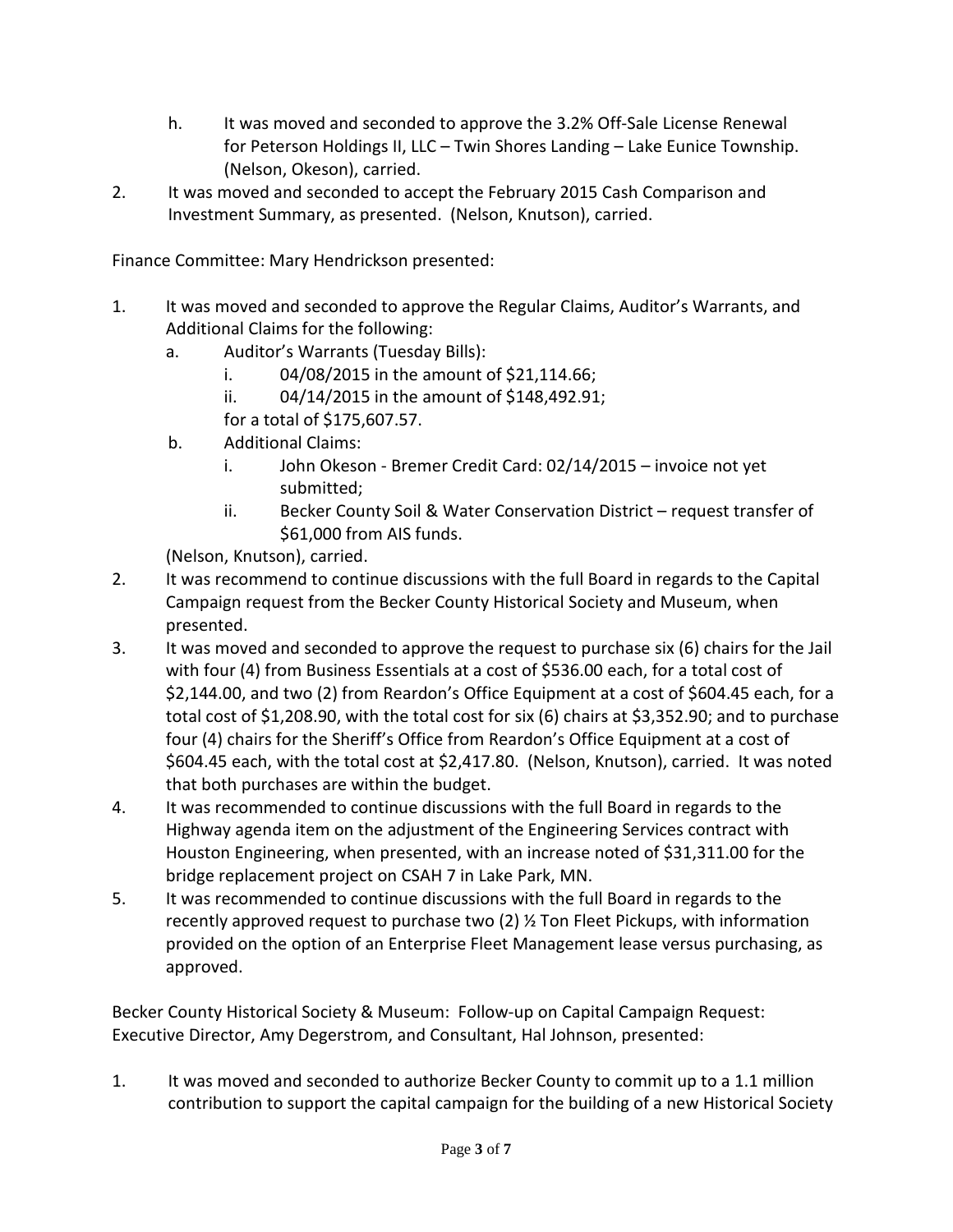Museum for Becker County, contingent upon securing pledges for the remaining balance of \$2.1 million prior to beginning the project. (Nelson, Skarie), carried.

Sheriff: Sheriff Todd Glander presented:

- 1. Sheriff Todd Glander introduced Jon Rastedt as the new Assistant Jail Administrator and the Board welcomed him.
- 2. It was moved and seconded to approve Resolution 04-15-2E, to hire one (1) full-time Sheriff Jail Sergeant, due to an internal promotion, to utilize the existing internal list and to backfill as necessary. (Nelson, Okeson), carried.

Mahube-OTWA: Request to Support the Family Homeless Prevention and Assistance Program operated by Mahube-OTWA Community Action Partnership, Inc.: Resolution 04-15-2B: Executive Director, Leah Pigatti, and Family Development Director, Marcia Otte presented:

1. It was moved and seconded to approve Resolution 04-15-2B, to support the Mahube-OTWA Community Action Partnership, Inc., "Family Homeless Prevention and Assistance Program", as presented. (Skarie, Knutson), carried.

Human Services: Christy Ramsey presented:

- 1. It was moved and seconded to accept the Human Services reports for Adult Services, Child and Family Services, Community Health, Financial Services, Mental/Chemical Dependency (MCD), and Transit, as presented. (Skarie, Okeson), carried.
- 2. It was moved and seconded to approve the Human Services Claims for Human Services, Community Health, and Transit, as presented. (Skarie, Nelson), carried.
- 3. Chair Grimsley announced that the Association of Minnesota Counties (AMC) Board of Directors' issued a proclamation dated April 17, 2015 in "Appreciation for County Child Protection Staff". Therefore, on behalf of the Becker County Board of Commissioners, Chair Grimsley issued a proclamation to "hereby proclaim our gratitude and recognition of Minnesota's county child protection staff for their dedication and important work on behalf of Minnesota's most vulnerable children". The Board expressed their thanks and appreciation to the Becker County Child Protection Workers for their dedication and commitment to serving the children of Becker County in this capacity.
- 4. Chair Grimsley read a letter from Lucina Jesson, Commissioner for the MN Department of Human Services (DHS), congratulating and commending Becker County management and staff for perfect performance in meeting DHS Human Services financial reporting requirements for calendar year 2014. The Board expressed their thanks and appreciation to the Human Services staff for a job well done.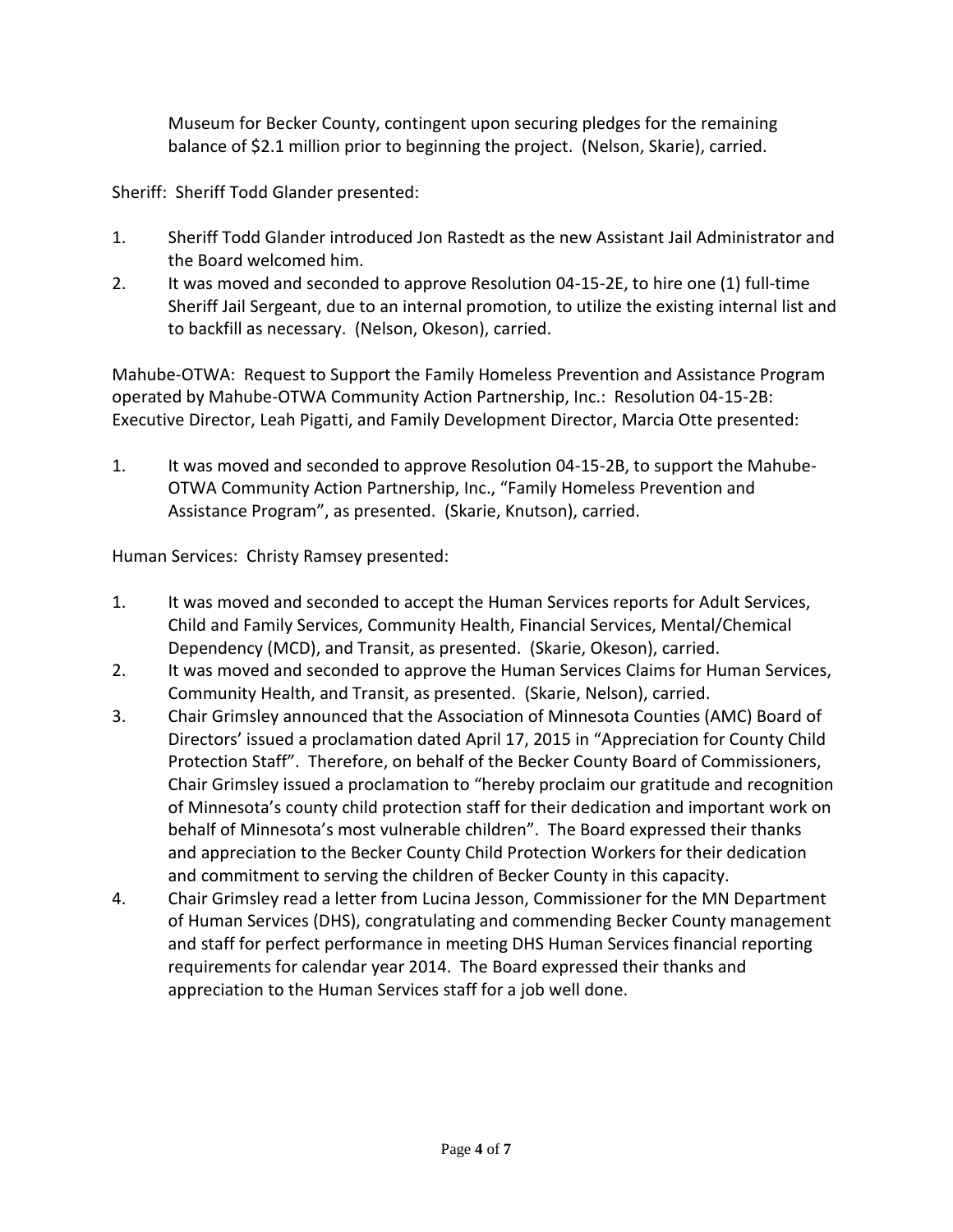Emergency Management: Craig Fontaine presented:

1. It was moved and seconded to approve the purchase of supplies, as presented, for the Emergency Management trailer from 3D Specialities, Inc., Fargo, ND, at the low quote of \$2,958.72. (Nelson, Okeson), carried.

Environmental Services: Steve Skoog presented:

1. It was moved and seconded to approve Resolution 04-15-2D, as presented, to approve to enter into and sign a host site agreement with the Minnesota Pollution Control Agency (MPCA) to host an AmeriCorps member from the Minnesota GreenCorps for the 2015-2016 program year and to authorize and direct the County Administrator, Jack Ingstad, to sign the grant agreement. (Knutson, Skarie), carried.

Planning & Zoning: Julene Hodgson presented:

- 1. It was moved and seconded to concur with the Planning Commission (April 14, 2015) to approve the request as submitted by Jonathan Nelson for a Conditional Use Permit (CUP) to acquire a Federal Firearms license, with the stipulation that no shooting can be conducted on the property from the guns being sold for retail, with the property located at 15751 Maple Ridge Road, Lake Eunice Township, Little Cormorant Lake, and based on the request meets the criteria of the Ordinance. (Knutson, Nelson), carried.
- 2. It was moved and seconded to concur with the Planning Commission (April 14, 2015) to approve the request as submitted by Kelly Schwarzrock for a Conditional Use Permit (CUP) to operate a heavy truck shop with not more than ten (10) trucks sitting outside at one time and no inoperable vehicles, with the project located at 45142 St. Highway 87, Evergreen Township, Frazee, MN, due to the request meets the criteria of the Ordinance and would not be detrimental to the surrounding area. (Skarie, Knutson), carried.
- 3. It was moved and seconded to concur with the Planning Commission (April 14, 2015) to approve the request as submitted by the City of Wolf Lake to amend the existing Conditional Use Permit (CUP), to allow expansion of the existing campground from four (4) campsites to fifteen (15) campsites, for the project located at Wolf Pack Road, Wolf Lake Township, Wolf Lake, MN, due to the request meets the criteria of the Ordinance. (Knutson, Nelson), carried.
- 4. It was moved and seconded to concur with the Planning Commission (April 14, 2015) to approve the request as submitted by Walter Jehs, for a Conditional Use Permit (CUP) to operate a rental storage building/units for monthly rental on an Agricultural zoned property, with the project located at 11651 US Highway 10, Lake Park Township, Lake Park, MN, due to the request meets the criteria of the Ordinance and would not be detrimental to the area. (Skarie, Okeson), carried.
- 5. It was moved and seconded to concur with the Planning Commission (April 14, 2015) to approve the request submitted by Marty Solmon to amend the Conditional Use Permits (CUP's) for Document #607993 and #580088, for the project located at Co. Highway 22,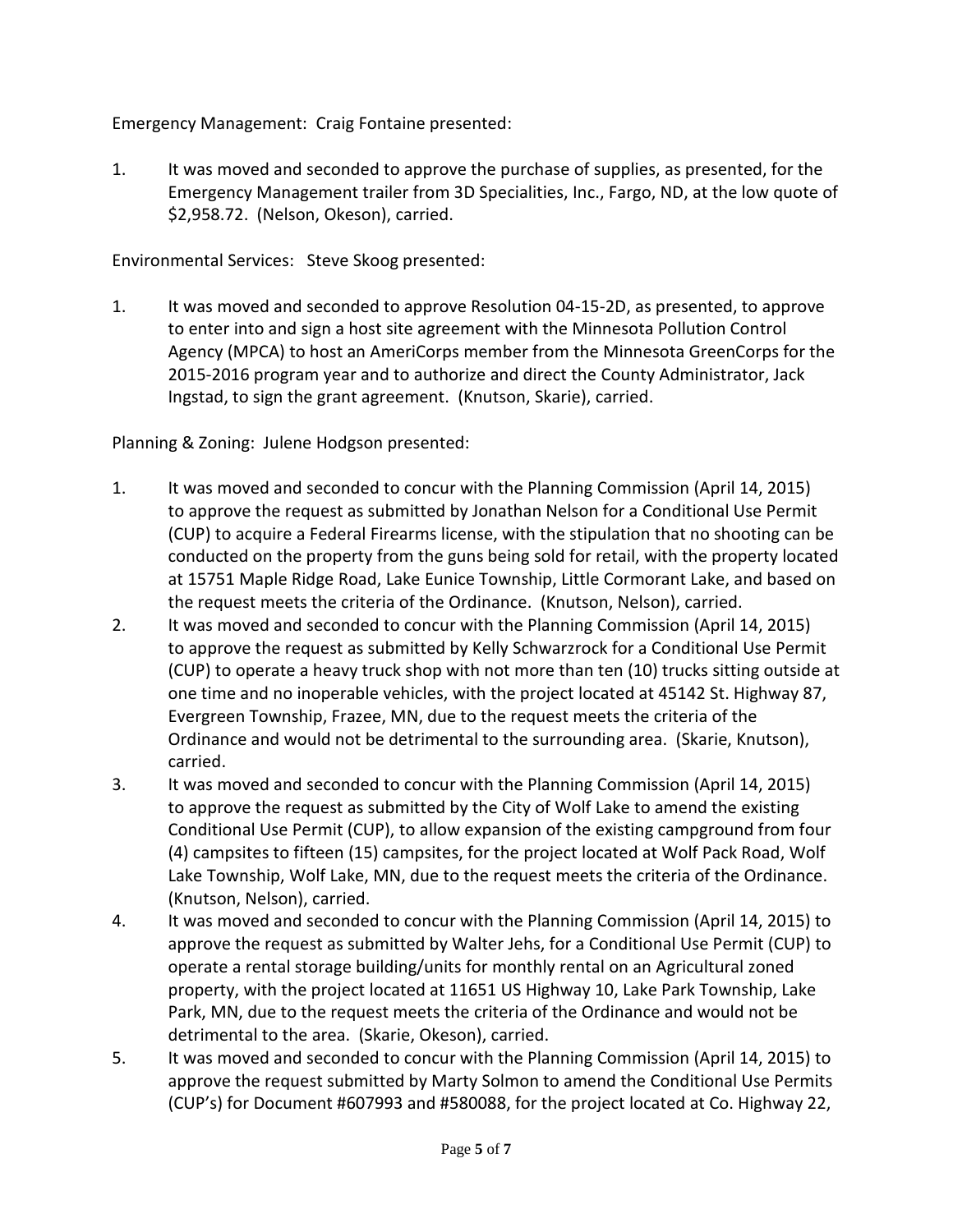Lake View Township, to haul out fill and complete reclamation for the site, due to the request meets the criteria of the Ordinance, with stipulations of the amendment to include that hauling be accomplished between date of approval and November 1, 2015, with the hours of operation from 6:30 a.m. to 6:30 p.m., Monday through Friday; that there be flashing lights/signs on both sides of the pit/property when working; dust control measures implemented; and the reclamation work on site to occur between November 1, 2015 and no later than June 1, 2016; and to work with the Becker County Highway Engineer for his recommendations on flagmen and flag requirements at the site. (Okeson, Skarie), carried.

- 6. It was moved and seconded to concur with the Planning Commission (April 14, 2015) to approve the request submitted by Michael and Lynette Erickson, for a Conditional Use Permit (CUP) to open a micro-distillery to make and sell distilled spirits, with the location at 18157 Co. Highway 15, Audubon Township, Audubon, MN, due to the request meets the criteria of the Ordinance and would not be detrimental to the area, and with the micro-distillery approved to be open four (4) days week and with the stipulation that alcoholic products sold at the location be distilled at the location. (Nelson, Knutson), carried.
- 7. It was moved and seconded to concur with the Planning Commission (April 14, 2015) to approve the request submitted by GBR Dairy, LLP to amend the Conditional Use Permits Document #441729, #427353 and #412123, to expand to 2500 mature cows and 200 calves or 3540 animal units, with the project located at 27998 Co. Highway 9, Cuba Township, due to the request meets the criteria of the Ordinance and would not be detrimental to the area. (Knutson, Okeson), carried.
- 8. The next informational meeting is scheduled for Wednesday, May 6, 2015 at 8:00 a.m. in the Third Floor Meeting Room of the courthouse.

Highway/NRM: Jim Olson and Jona Jacobson presented:

- 1. It was moved and seconded to approve Resolution 04-15-2G, to authorize and direct the County Engineer to purchase a new natural gas pressure washer for the Highway Shop from All America Pressure Washers, St. Peter, MN, as detailed in the Capital Expenditure Request and at the low quote of \$5,525.00. (Nelson, Okeson), carried.
- 2. It was moved and seconded to approve Resolution 04-15-2H, as revised, to sell 0.1662 acres of wetland banking credits to the MN Department of Natural Resources (DNR), at the agreed upon unit sale price of \$0.36 per square foot, and to hereby authorize and direct the County Highway Engineer, James Olson, to act as agent on behalf of Becker County. (Nelson, Okeson), carried.
- 3. It was moved and seconded to approve Resolution 04-15-2I, to approve the requested fee adjustment from Houston Engineering, Inc., (Consultant), as presented, for additional work and costs to perform professional services related to the final design for construction of the bridge replacement project on CSAH 7 in Lake Park, MN, in the amount of \$31,311.00, increasing the Consultant fee from \$178,904 to \$210,215, with the Board directing County Highway Engineer, Jim Olson, to schedule a meeting with the